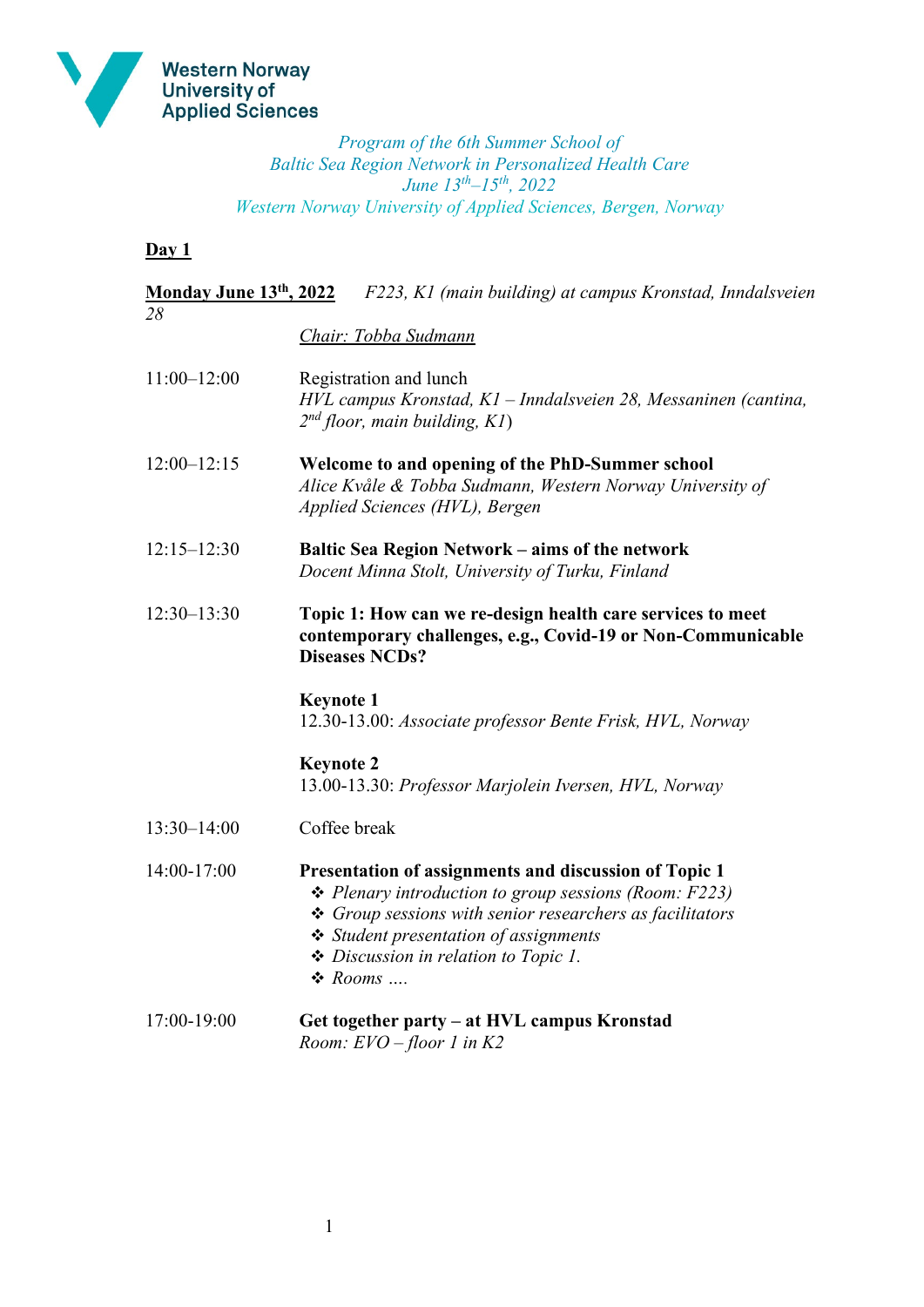

*Program of the 6th Summer School of Baltic Sea Region Network in Personalized Health Care June 13th‒15th, 2022* 

## **Day 2**

**Tuesday, June 14th, 2022** *F223, K1 (main building) at campus Kronstad, Inndalsveien 28*

## *Chair: Alice Kvåle*

| $9:00-9:15$    | <b>Summing up from Monday</b>                                                                                                                                                                                                                                                                |
|----------------|----------------------------------------------------------------------------------------------------------------------------------------------------------------------------------------------------------------------------------------------------------------------------------------------|
| $9:15 - 10:15$ | <b>Research within the Network</b>                                                                                                                                                                                                                                                           |
|                | 9.15-9.45: The role of mHealth for the support of health literacy<br>and person centred symptom management. Kay Sundberg,<br>Karolinska Institutet, Sweden                                                                                                                                   |
|                | 9.45-10.15: Professional Competence in Nursing -<br><b>ProCompNurse.</b> Presenter: (not yet decided), on behalf of the Pro<br>Comp Consortium. University of Turku, Finland, and others                                                                                                     |
| 10:15-10:45    | Coffee break                                                                                                                                                                                                                                                                                 |
| 10:45-11:45    | Topic 2: How can we understand and meet the potentially<br>contradictory expectations for standardized clinical pathways<br>and personalized services?                                                                                                                                       |
|                | <b>Keynote 3</b><br>10.45-11.15: Professor Hans Lund, HVL, Norway                                                                                                                                                                                                                            |
|                | <b>Keynote 4</b><br>11.15-11.45: Professor Tobba Sudmann, HVL, Norway                                                                                                                                                                                                                        |
| 11:45-12:30    | Lunch                                                                                                                                                                                                                                                                                        |
| 12:30-15:30    | Presentation of assignments and discussion of Topic 2<br>$\triangle$ Plenary introduction to group sessions (Room: F223)<br>$\div$ Group sessions with senior researchers as facilitators<br>❖ Student presentation of assignments<br>Discussion in relation to Topic 2<br>$\triangle$ Rooms |
| 15:30-16:00    | Coffee break and closing of the day $(F223)$                                                                                                                                                                                                                                                 |